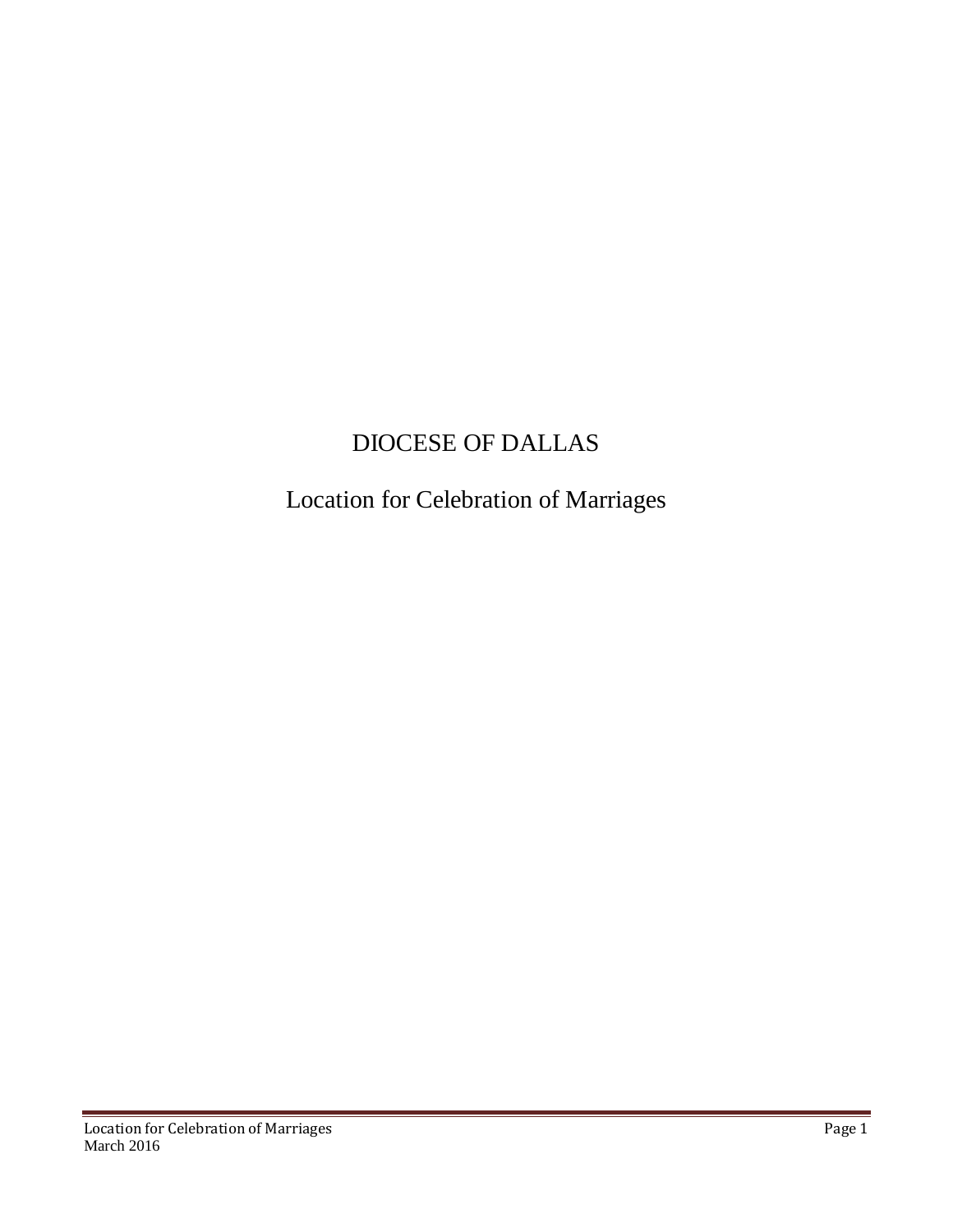*Diocese of Dallas*



**TRIBUNAL** 3725 Blackburn Street PO Box 190507 Dallas Texas 75219 (214) 379-2840 tribunal@cathdal.org

### **Location for Celebration of Marriages**

*(Revised March 10, 2016)*

### **Please note the following:**

- Catholic clergy (priest or deacon) may celebrate marriage only in a Catholic Church building, never in another church or some other facility.
- Catholic clergy (priest or deacon) may not celebrate marriage, or any sacrament for that matter, in any facility other than a Roman Catholic church.
- Catholic clergy (priest or deacon) may never celebrate the Catholic Rite of Matrimony following or preceding a civil marriage ceremony or a ceremony in another faith expression.
- Whenever a baptized Catholic asks to celebrate marriage in a non-Catholic church or any other facility, the request for such permission must be addressed to the Tribunal by the priest, deacon, or lay minister preparing the couple for marriage. The specific location must be resolved before any further marriage plans are made.
- A priest or deacon may not celebrate marriage in only his civil capacity. Any marriage celebrated in the Diocese of Dallas, or involving clergy of the Diocese of Dallas, MUST be under the auspices of the Catholic Church and not merely a civil action.

**\*\*\*\*\*\*\*\*\*\*\*\*\*\***

Marriages involving **two baptized Catholics** always are to be celebrated in a Catholic Church with a Catholic priest or deacon officiating.

Marriages involving **a baptized Catholic with another baptized Christian** normally are celebrated in a Catholic Church. However, if the couple wants the marriage to be celebrated in another church, a dispensation from canonical form will be required so that the minister of that church can officiate. For liceity, permission for mixed marriage must be granted for a baptized Catholic to marry another baptized Christian. For validity, a dispensation from canonical form must be granted for a minister of another faith expression to receive the marriage vows. Then the Catholic priest or deacon can be present only to offer a prayer for unity.

Marriages involving **a baptized Catholic with a non-baptized person, "not observant"** in any established religious faith, normally are celebrated in a Catholic Church. However, if the couple wants the marriage to be celebrated in another church, a dispensation from canonical form will be required so that the minister of that church can officiate. For validity, a dispensation from the impediment of disparity of worship must be granted for a baptized Catholic to marry a non-baptized person. For validity, a dispensation from canonical form also must be granted for a minister of another faith